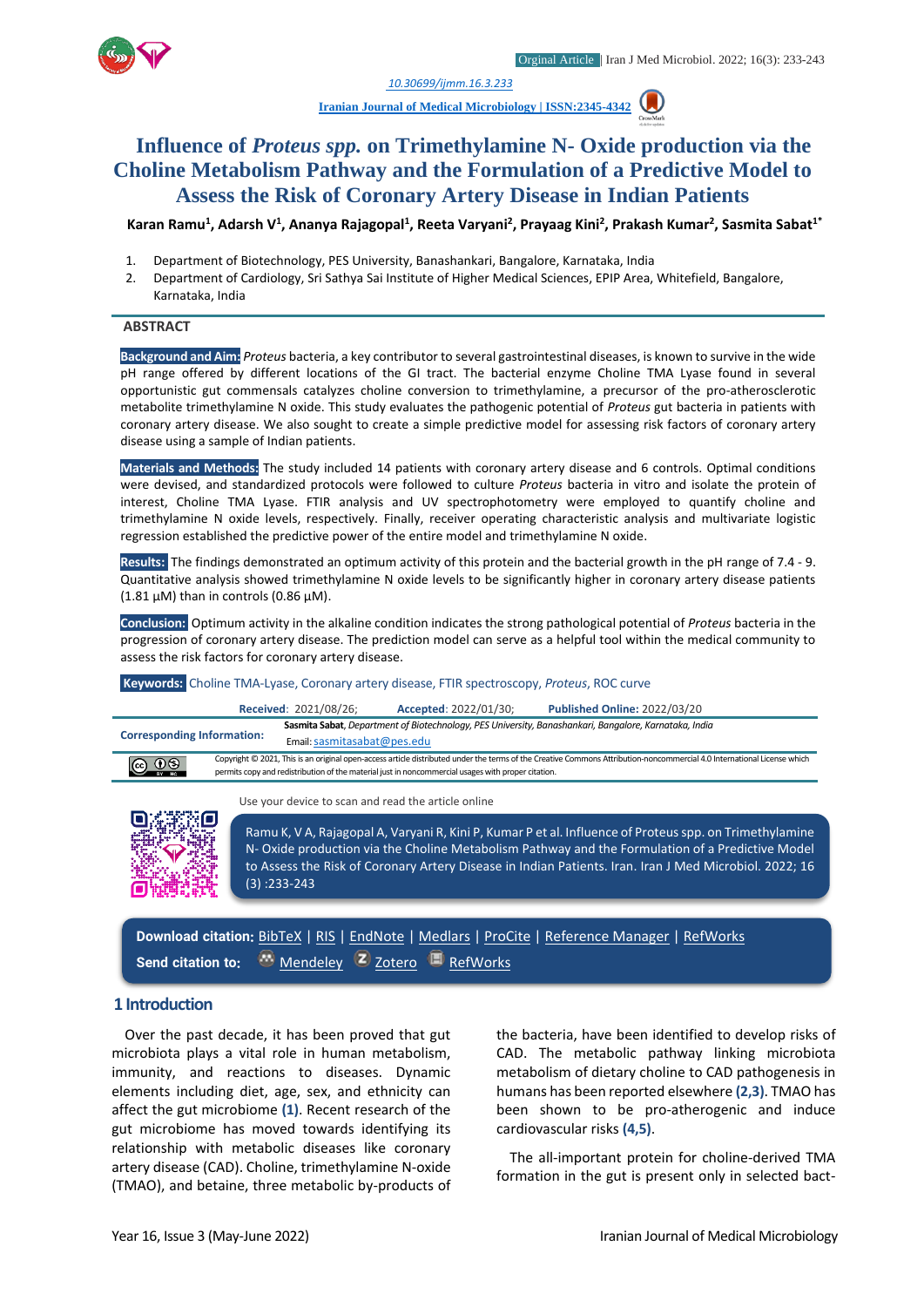eria. Interestingly, the bacteria which harbor this protein are present in small numbers in the gut of a healthy individual. Of these bacteria, the *Proteus*  genus, motile Gram-negative bacterium **(6)**, a known pathogen implicated in Crohn's disease and urinary tract infections **(7)**, has been identified to possess the *cut*C gene, which encodes for choline TMA lyase. Other pathogenic gut bacterial groups like *Klebsiella spp.*, *Clostridium spp., Desulfovibrio spp.,* and *Escherichia coli* also possess this *cut*C gene. It is plausible that these bacteria may exert singular and synergistic dysbiotic effects towards CAD progression. In this study, we set out to evaluate the pathogenic potential of the *Proteus* genus as a first step to identify key players in the gut microbiome which influence CAD.

Several properties of *Proteus* point towards its pathogenic potential in the human gut. Firstly, this genus is characterized by its swarming capability; it can transform and produce flagella-assisted motile cells **(8)**, accentuated under anaerobic choline metabolism conditions **(7-9).** Secondly, fimbriae and adhesions contribute to adhesion to epithelial surfaces, leading to biofilms **(10)**. Thirdly, the gut of typical healthy human individuals is colonized by various combinations of *Proteus vulgaris*, *Proteus mirabilis*, and *Proteus penneri*, which together comprise less than 0.05% of the entire diverse gut microbiota **(11)**. Fourthly, *Proteus* bacteria are known to survive in a wide pH range of 2-10, conferring a survival advantage in all the compartments of the GI tract.

Taken together, this strongly suggests that *Proteus* bacteria is a key member of the dysbiotic state of the gut microbiome. Specifically, it may be inferred that an increase in the proportion of pathogenic gut bacteria (particularly the *Proteus* genus), when additionally compounded by the presence of favorable conditions of pH and metabolites like choline, could contribute to the exacerbation of dysbiosis.

In the current study, we investigated the pathogenic potential of *Proteus* bacteria in CAD progression, using *P. mirabilis* and *P. vulgaris* as two representative organisms. Additionally, we sought to create a predicttion model to diagnose CAD in an Indian cohort of CAD patients. Through an *in silico* study on choline TMA lyase in *P. vulgaris*, a pH range of 7 to 8.5 was identified to be optimal for this protein's functionality. Taking this study of Choline TMA Lyase activity forward, we developed standardized salting out and growth curves to verify an optimal pH for both choline TMA lyase activity and organism growth, respectively. Additionally, we quantified choline and TMAO levels in Indian CAD patients to devise a template for a predictive model for CAD diagnosis.

## **2.Materials and Methods**

#### **Sample Collection**

### *Proteus* **Bacteria**

*P. mirabilis* and *P. vulgaris* bacterial samples were collected from patients with risks of coronary artery disease at Kempegowda Institute of Medical Sciences (KIMS) Bangalore, India.

### **CAD Patient Serum Samples**

Our study included 20 patients, 14 CAD patients (8 men, 6 women, mean age =  $45.07 \pm 15.42$  years old) and 6 controls (3 men, 3 women, mean age = 40.52±21.82 years old). Inclusion parameters comprised the history of diabetes, obesity, hypertension, and smoking. Details of the cohort of the patients have been summarised in [Table 2.](#page-6-0)

### **Characterization Tests**

The characterization of the bacterial samples procured from KIMS was performed by gram staining, catalase test and indole test as described **(12)**. Nutrient agar (HiMedia), nutrient broth (HiMedia) and MacConkey agar (HiMedia) were used for the cultivation of bacteria which was performed at 15psi 121.5°C for 15 min along with an incubation period of 18 h at  $37^{\circ}$ C.

For the study at different pH 2.5, 6.4, 7.4, 8.5 and 9, the medium was adjusted using sterilized 1M HCl and 1M NaOH. The prerequisite for plotting the growth curve was optimizing pH in nutrient broth (NB) (pH 7.4) to 2.5, 6.4, 7.4, 8.5 and 9, using 1M HCl and 1M NaOH, followed by autoclaving it at 15psi, 15 mins & 121.5°C. To prepare the required bacterial suspensions for our study, we followed the standard inoculum development procedure: adding a loopful of bacteria to 5ml NB (pH 7.2±0.2) and incubating at 37°C for 18 h. Further, 2.5 mL of the inoculum was added to test tubes, each containing 25 mL of pH optimized NB and stored at 37°C, with gentle shaking at 200 rpm.

The absorbance of the broth culture was measured at 600 nm (OD600) using a UV spectrophotometer (Eppendorf, India) for 8 continuous hours at 1-hour intervals. Growth curves were plotted for both species.

#### **Ammonium Sulphate Precipitation**

The partial purification of proteins using extrapure ammonium sulfate precipitation was performed with 1 mL of the incubated (18 h) crude bacterial sample **(13)**. The ammonium sulfate concentration ranged from 30-60%.

#### **Dialysis**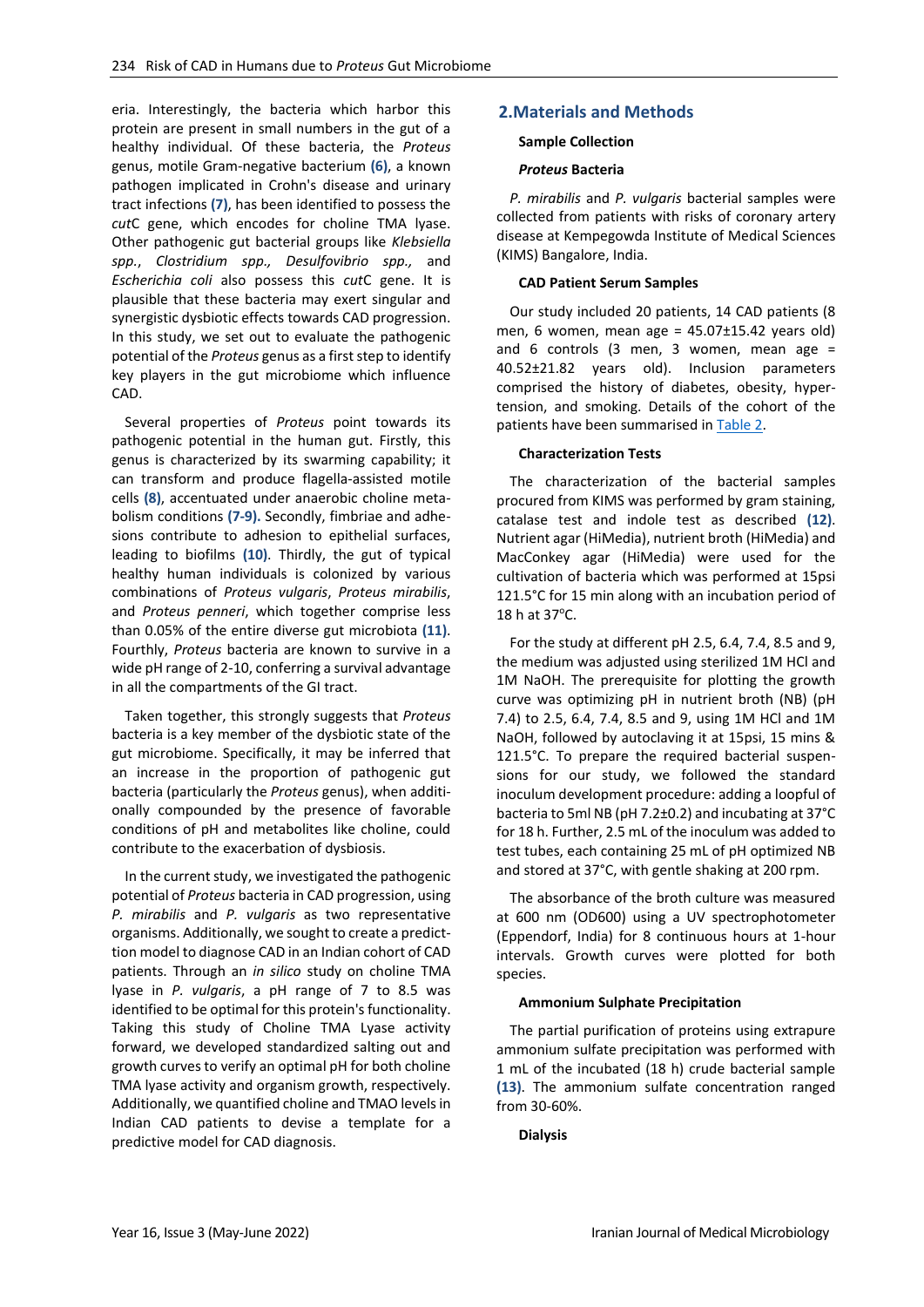Partial purification of the protein from the bacterial sample was carried out using a dialysis bag (MWCO 10kDA) **(13)**.

#### **Total Protein Quantification by Lowry's Method**

Lowry's method estimated the total protein concentration from the 18 hours harvested culture **(14)**. A BSA standard curve was plotted within the range of 0-1000µg/mL.

### **SDS-PAGE**

The molecular weight of the partially purified protein was identified by SDS-PAGE **(15)**.

### **Choline Estimation**

The choline estimation was performed from patients' serum samples **(16)**. A choline standard curve was plotted within the range of 0-10  $\mu$ g/mL. This range was chosen after a review of several studies which had measured choline levels in CVD patients and controls **(17)**.

### **Trimethylamine-N-oxide (TMAO) Estimation**

The TMAO estimation was performed from patients' serum samples **(18)**. The TMAO standard curve was plotted within the range of 0-10 µM. After reviewing several studies that measured TMAO levels in CVD patients and controls, this range was chosen.

#### **FTIR Spectroscopy**

The qualitative estimation was performed using FTIR spectroscopy from patients' serum as described (19). The infrared spectra of choline and TMAO (Sigma-Aldrich) were measured using the Perkin Elmer FTIR model 2000 spectrophotometer (PerkinElmer India Pvt Ltd). The absorption and transmittance spectrum was recorded in the wavenumber range from 4000  $\text{cm}^{-1}$  to 400 $\text{cm}^{-1}$ . OriginPro (version 2019b) was used for data acquisition and handling.

#### **Predictive Model**

#### **Statistical Analysis**

A receiver operator characteristics (ROC) graph was plotted to obtain a cut-off value for a model based on the selected parameters. Next, multivariate logistic regression was performed using R Studio.

## **3.Results**

#### **Characterization of** *Proteus* **Bacteria**

Gram Staining

The bacteria were characterized by gram staining. Observation of bacteria from both species under 100X (oil immersion) magnification after the gram staining protocol revealed pink-colored short rod-shaped bacteria, confirming the gram-negative nature of *Proteus* bacteria.

## Catalase Test

A brisk effervescence was observed immediately after the addition of  $H_2O_2$  to both bacterial species, indicating the presence of catalase.

### Indole Test

After adding the Kovac's indole reagent to the incubated test tubes, a red-colored ring and green colored ring were obtained for *P. vulgaris* and *P. mirabilis* (and control), respectively. This indicates that *P. vulgaris* bacteria contain the tryptophanase enzyme while *P. mirabilis* does not. Additionally, this serves as a distinguishing test between *P. vulgaris* and *P. mirabilis*.

The combination of tests mentioned above was sufficient to identify the isolate obtained as *Proteus* species.

### **Measurement of Growth Curve**

As shown in [Figure 1,](#page-3-0) the turbidimetric growth curves were generated using the ggplot2 package in R Studio (v1.4.1717-3) for each bacterial species based on the changes in the OD (measured at 600 nm) due to bacterial growth over time. It produces a by-subject plot of predicted growth curves with associated data values and an aggregated by-group plot of growth curves, and a smoother line for each group based on user input.

Statistical analysis on the growth curve dataset was performed by calculating the generation time and specific growth rate represented by  $T_d$  and k, respectively [\(Figure 2a](#page-3-1) an[d 2b\)](#page-3-2).

This growth rate is calculated by identifying the best fit of the log phase of the curve. To produce the best fit curve, the Y-axis of the log phase data was converted into the logarithmic scale. This transforms the exponential growth curve into a straight line. Now, the OD values at the beginning and end of the log phase,  $X_0$  and  $X_t$ , respectively, were used to calculate the growth rate using the formula

## Specific growth rate  $k = log (X_t) - log(X_0)$

 $X_0$  0.301t.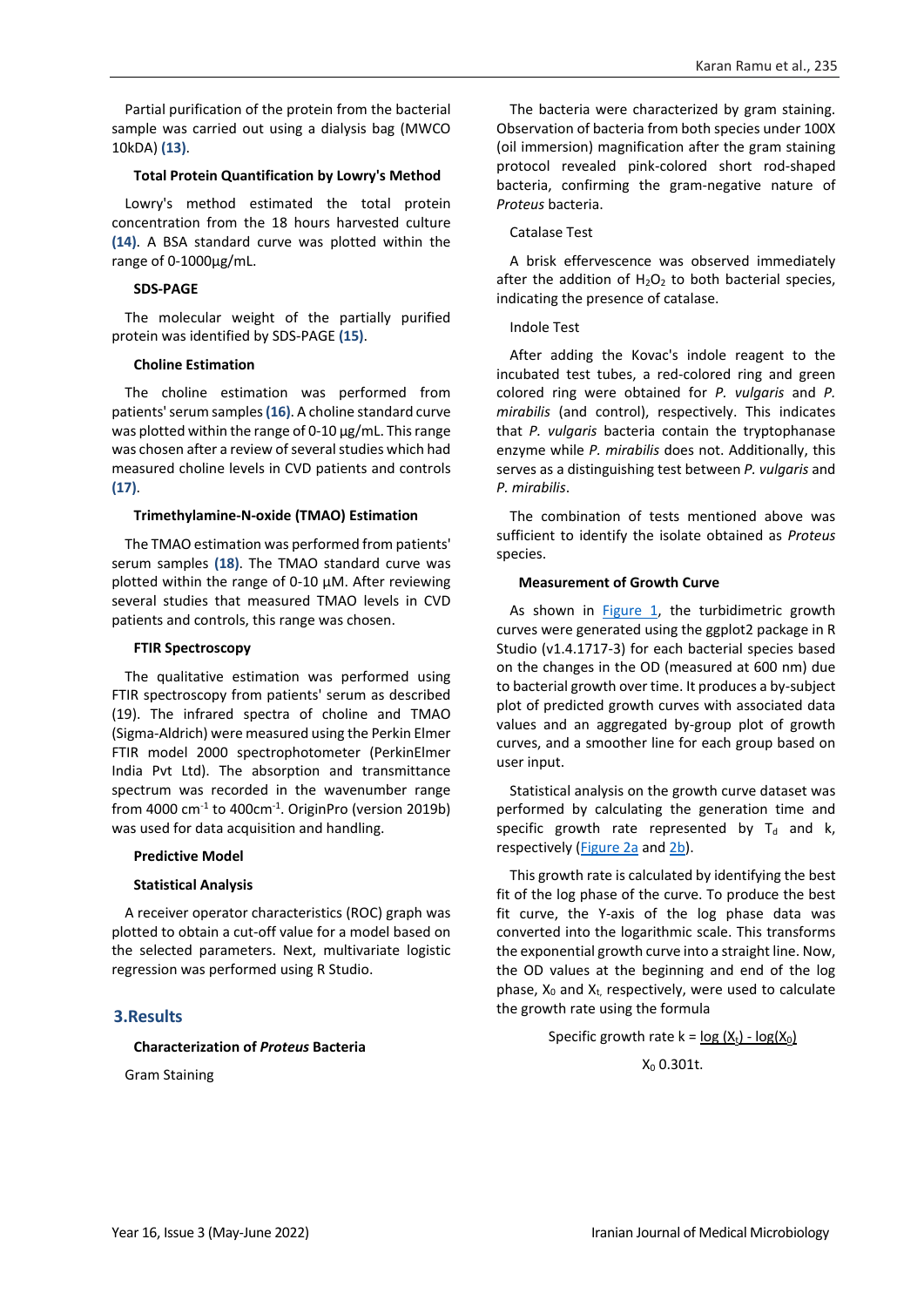

<span id="page-3-0"></span>**Figure 1.** Growth curves of *Proteus mirabilis* (Left) and *Proteus vulgaris* (Right) at varying pH.



**Figure 2a.** Best fit curves of the log phase of the *Proteus vulgaris* growth curves.

<span id="page-3-1"></span>

<span id="page-3-2"></span>**Figure 2b.** Best fit curves of the log phase of the *Proteus mirabilis* growth curves.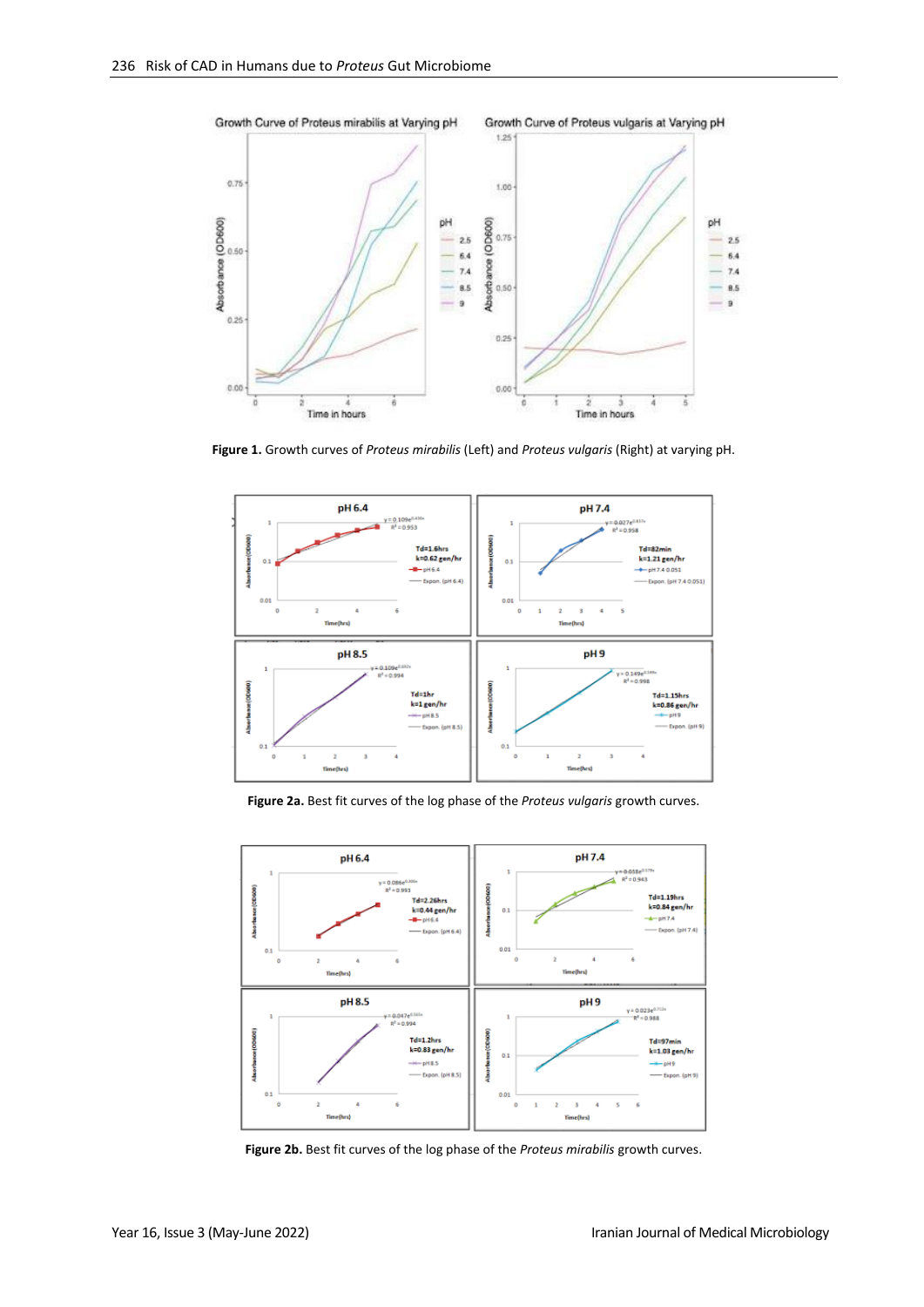### **Total Protein Estimation by Lowry's Method**

The BSA standard curve was plotted at 660 nm. The unknown protein concentrations extracted and partially purified for each of the salt concentrations at all pH conditions were estimated regarding this



<span id="page-4-0"></span>Figure 3a. **Saturation curves of** *Proteus vulgaris* **at varying pH states.**

standard. Additionally, we plotted graphs that depicted the saturation curves of *P. vulgaris* and *P. mirabilis* at varying pH states. The total protein concentrations were plotted against the salt concentrations used for precipitation [\(Figure 3\)](#page-4-0).



**Figure 3b.** Saturation curves of *Proteus mirabilis* at varying pH states.

### **SDS-PAGE**

The gel generated by SDS-PAGE to ascertain the presence of protein fractions in each aliquot showed many bands. In particular, multiple bands were observed in the 29 - 97kDa range, and a single band was observed between 97-200kDa [\(Figure 4\)](#page-4-1). This sole band between 200kDa and 97kDa (present around the 120 kDa mark) in the lanes could be the protein of interest as the molecular weight of choline TMA lyase is ~124kDa **(20)**.



**Figure 4.** SDS-PAGE of the whole-cell protein. Lane 1: Protein Marker,

<span id="page-4-1"></span>Lane 2: Crude 1(3µL), Lane 3: AS+D supernatant (150 µL), Lane 4: AS+D pellet (5µL), Lane 5: AS pellet (5µL), Lane 6: AS supernatant (50 µL), Lane 7: Protein marker.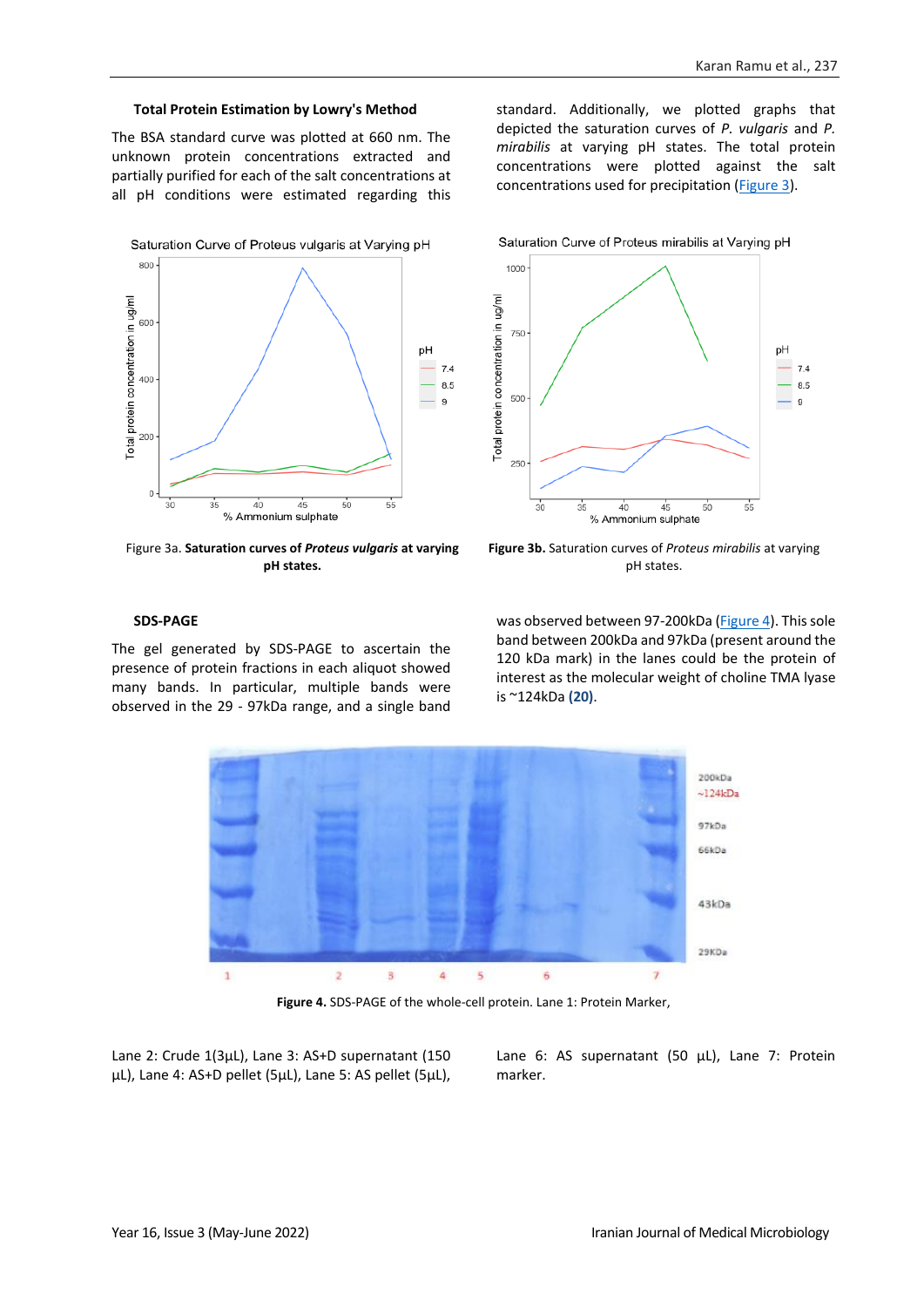

**Figure 5.** Top Row: Bar Plot Depicting the (a) Choline Concentrations (in µM) (b) TMAO Concentrations (in µM) of Each Individual. Bottom Row: FTIR spectrum depicting wavenumber against transmittance for standard c) choline and d) TMAO.

#### **Choline Estimation**

We identified that the choline concentration occurs within a broad range of 25 to 60  $\mu$ M, in both controls and CVD patients. Using this graph as a reference, the choline concentrations in the serum samples of controls and patients using UV spectrophotometry at 365 nm were measured. Figure 5a summarizes the choline concentrations of all 20 samples analyzed in this study. The average choline concentrations in controls and CAD patients were 47.34 µM (46.35 - 48.32 µM) and 70.37 µM (69.38 - 71.36 µM), respectively, with a confidence interval of 95%.

#### **TMAO Estimation**

Figure 5b summarizes the TMAO concentrations of all 20 samples analyzed in this study. The average TMAO concentrations in controls and CAD patients are 0.86 µM (0.85 - 0.88µM) and 1.81 µM (1.79 - 1.82 µM) respectively.

#### **FTIR Spectroscopy**

The spectra of choline and TMAO have a very strong and broad band at 3348.18  $cm<sup>-1</sup>$ , a weak peak at  $2165.15$  cm<sup>-1</sup> and a sharp peak at 1635.52 cm<sup>-1</sup>, as shown in Figures 5c and 5d. These bands characterize the functional groups present in both compounds. The distinguishing feature between the spectra of both these compounds lies within the fingerprint region of 500 to 400cm<sup>-1</sup>.

#### **Predictive Model**

According to our spectrophotometric analysis, plasma choline and TMAO levels were significantly altered in control/CAD patients. We intended to determine the potential utility of circulating TMAO levels as a diagnostic biomarker of CAD. Hence, ROC analysis was performed to evaluate the predictive power considering the age, sex, and history of diabetes, serum choline, and TMAO concentrations as contributing parameters to CAD. The obtained ROC graph (Figure  $6$ ) has an area under the curve (AUC) = 0.893.

<span id="page-5-0"></span>

| <b>Table 1. Patient Clinical History</b> |  |
|------------------------------------------|--|
|------------------------------------------|--|

| <b>Patient</b><br><b>Number</b> | Presence of<br><b>CAD</b> | <b>Choline Concentration</b><br>in $\mu$ M | <b>TMAO Concentration</b><br>$in \mu M$ | <b>Significant History</b> |
|---------------------------------|---------------------------|--------------------------------------------|-----------------------------------------|----------------------------|
| P <sub>1</sub>                  | CAD                       | 42.81313632                                | 0.721847931                             | Diabetes, smoking          |
| P <sub>2</sub>                  | CAD                       | 31.32668511                                | 1.328200192                             | Akinetic                   |
| P3                              | CAD                       | 48.03425051                                | 2.204042348                             | -                          |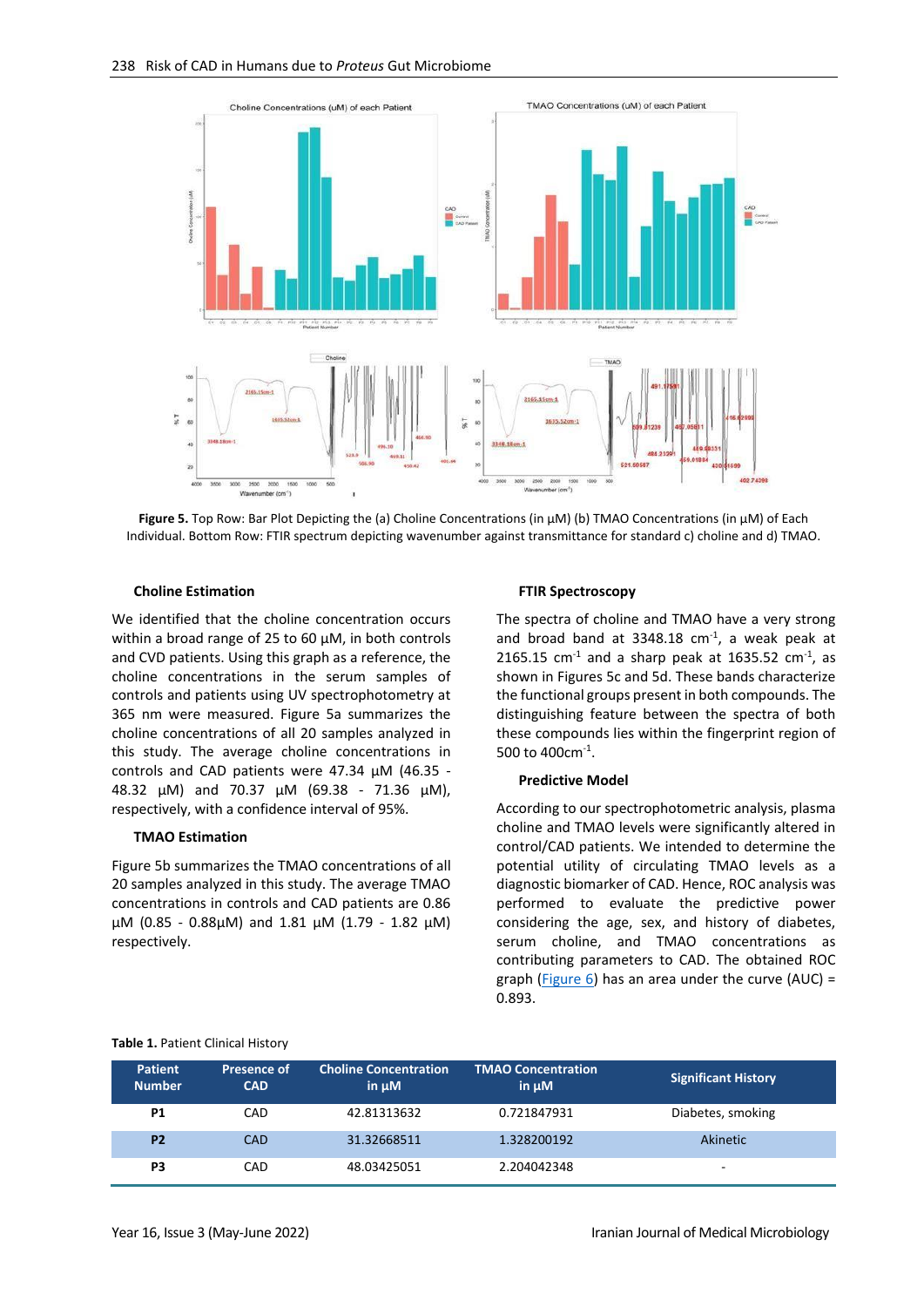| <b>Patient</b><br><b>Number</b> | <b>Presence of</b><br><b>CAD</b> | <b>Choline Concentration</b><br>in $\mu$ M | <b>TMAO Concentration</b><br>in $\mu$ M | <b>Significant History</b>                   |
|---------------------------------|----------------------------------|--------------------------------------------|-----------------------------------------|----------------------------------------------|
| <b>P4</b>                       | <b>CAD</b>                       | 56.38803321                                | 1.732435034                             |                                              |
| <b>P5</b>                       | CAD                              | 33.93724221                                | 1.530317613                             | Surgery                                      |
| <b>P6</b>                       | <b>CAD</b>                       | 38.11413356                                | 1.790182868                             | <b>High BP</b>                               |
| P7                              | CAD                              | 43.85735916                                | 2.001924928                             | $\overline{a}$                               |
| P <sub>8</sub>                  | <b>CAD</b>                       | 58.47647888                                | 2.011549567                             | Heavy smoker, FBS, hypokinetic<br>myocardium |
| P <sub>9</sub>                  | CAD                              | 35.50357646                                | 2.098171319                             | Rheumatoid, akinetic                         |
| P <sub>10</sub>                 | <b>CAD</b>                       | 33.41513079                                | 2.550529355                             | High BP, Hypertension, diabetes              |
| P11                             | CAD                              | 190.5706678                                | 2.155919153                             | Stent, high BP, diabetes, Overweight         |
| <b>P12</b>                      | <b>CAD</b>                       | 195.791782                                 | 2.069297401                             | 6 stents, High BP, diabetes                  |
| P <sub>13</sub>                 | CAD                              | 142.0143059                                | 2.598652551                             | Smoker, osteoarthritis                       |
| P <sub>14</sub>                 | <b>CAD</b>                       | 34.98146504                                | 0.529355149                             | High BP, stent                               |
| C1                              | No CAD                           | 110.1655093                                | 0.250240616                             |                                              |
| C <sub>2</sub>                  | <b>No CAD</b>                    | 37.59202214                                | 0.028873917                             |                                              |
| C <sub>3</sub>                  | No CAD                           | 69.96293009                                | 0.51973051                              | Arteriosus                                   |
| C <sub>4</sub>                  | <b>No CAD</b>                    | 17.22967681                                | 1.164581328                             | Neurological condition                       |
| C <sub>5</sub>                  | No CAD                           | 46.46791625                                | 1.828681424                             | <b>Diabetes</b>                              |
| C6                              | <b>No CAD</b>                    | 2.610557093                                | 1.405197305                             | Diabetes, smoking                            |



**Figure 6.** Receiver Operator Characteristics Graph

We formed a multivariate regression model to calculate the odds of having CAD using these parameters. The results are summarized i[n Table 2.](#page-6-0)

| <b>Coefficients</b>          | <b>Estimate</b> | <b>Std. Error</b> | Z value  | Pr(>Z) |
|------------------------------|-----------------|-------------------|----------|--------|
| (Intercept)                  | $-4.85989$      | 3.53618           | $-1.374$ | 0.1693 |
| <b>TMAO</b> concentration    | 2.80055         | 1.40663           | 1.991    | 0.0465 |
| Age                          | 0.01232         | 0.03557           | 0.346    | 0.7291 |
| <b>Sex</b>                   | 1.69448         | 1.74369           | 0.972    | 0.3312 |
| <b>Diabetes</b>              | $-1.91948$      | 1.65473           | $-1.160$ | 0.2461 |
| <b>Choline concentration</b> | 0.02248         | 0.02508           | 0.896    | 0.3701 |

<span id="page-6-0"></span>**Table 2.** Results of Multivariate Logistic Regression in R.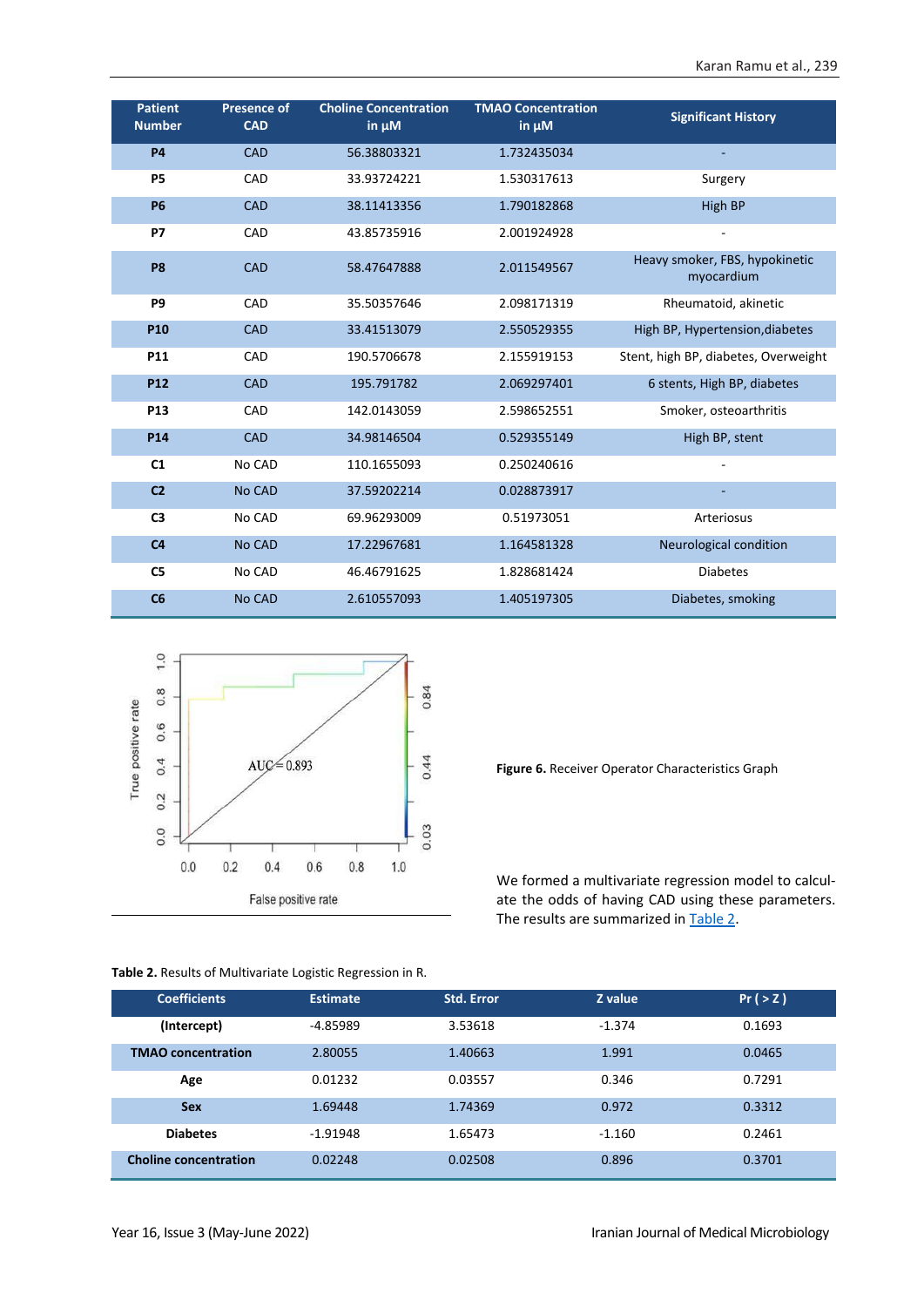TMAO concentration was identified to be a significant and powerful predictor for CAD diagnosis, as evidenced by its low p-value (*P*<0.05). Hence, we considered these parameters to form a preliminary multivariate logistic regression equation.

 $f(x) = -4.859 + 2.8*(TMAO$  Concentration) + 0.012\*(Age) + 1.69\*(Male) - 1.919\*(Diabetes) + 0.02\*(Choline Concentration)

Where f(x) is the log (odds of having CAD).

To calculate P, the odds of having CAD, we use the formula:

 $P = exp(f(x)) / (1 + exp(f(x)))$ 

If  $P$  >= cut-off = 0.795, then the person can be considered as a CAD patient.

## **4.Discussion**

Although there is enough evidence of the contribution of gut-derived metabolite TMAO in the progression of cardiometabolic disorders, studies characterizing gut bacteria responsible for the production of TMAO in CAD patients are lacking. Growth rate becomes an essential factor to consider while trying to identify the effect of a particular environmental condition on bacterial growth **(8)**. In particular, a higher growth rate implies faster bacterial growth and generation time. The influence of incubation time for the completion of each growth cycle was determined to be between 22 and 24 hours. For *P. vulgaris*, we observe the highest growth rate at the 8.5 pH state, followed by 9, 7.4, and 6.4, respectively. For *P. mirabilis*, we observe the highest growth rate at the 7.4 pH state, followed by 8.5, 9, and 6.4, respectively. Correlating these pH states to that found within the different compartments of the GI tract of the human body, we may infer that the local micro-environment conditions of the intestines, with their neutral to alkaline pH, optimally support the growth of *P. vulgaris* and *P. mirabilis*. From the saturation curves, it was observed that at pH 9 in *P. vulgaris*, 45% of salt concentration gives the highest protein yield. At pH 8.5 in *P. mirabilis*, 45% of salt concentration gives the highest yield of protein. Of salt concentration, 45% can be taken as the optimal concentration for the organism and pH state, respectively.

The present study is the first of its kind in that it provides new information about the relation between plasma levels of TMAO and CAD in Indian patients. Other investigative studies have reported the median choline and TMAO concentrations in CAD patients to be 41.1 µM and 3.7 µM, respectively **(21)**. We

hypothesize that this difference could be due to considering a different cohort. Therefore factors like diet, lifestyle, and health conditions can contribute to the observed differences in serum choline levels.

[Table 1](#page-5-0) summarises the clinical histories of the patients included in this study. Our serum metabolite quantification results correlate with the patients' clinical histories. P9 has a history of rheumatoid arthritis (RA). According to our observations, this patient has low choline and high TMAO levels in her serum. Low serum choline levels are associated with RA due to higher uptake and metabolism by the inflamed tissues **(21)**. Therefore, in addition to higher consumption by the gut bacteria, this clinical history could also account for the decrease in circulating free choline in the patient.

Furthermore, RA and CVDs have been found to be interrelated by the associated inflammation (which is a characteristic of RA) **(22)**. This inflammation leads to stress, which activates the inflammasome, ultimately promoting the formation of atherosclerotic lesions. TMAO, a metabolite associated with promoting these inflammation factors, is present in high concentrations in such conditions. This could be an explanation for the high serum TMAO concentration detected. P11 and P12 both have histories of type II diabetes and stent usage. These patients demonstrate high choline and TMAO concentrations in their serum. High serum choline concentrations have been found to be associated with increased T2DM risk **(23)**. The association between high TMAO levels and T2DM patients has also been well documented **(24, 25)**. Our results fall in line with these findings. P13 has a history of osteoarthritis. Some studies have identified risk factors such as aging, obesity, and chronic inflammation being common between CVD and osteoarthritis **(26)**. Thus, high choline levels could be derived from sources other than the diet, for example, mechanisms like platelet rupture and increased leukocyte–PLD activity in inflammation, to name a few (27). TMAO has been identified as a potential player in the inflammatory phenotype associated with arthritis **(28)**. This could support the high TMAO concentration in this patient's serum.

Additionally, our study demanded a test to allow the qualitative analysis of the metabolites. To meet this purpose, Trotter *et al*.'s (2016) study used FTIR spectroscopy to analyze the functional groups of compounds. On applying the same technique, we arrive at the spectra of choline and TMAO that show a very strong and broad band at 3348.18 cm<sup>-1</sup>, which is assigned to -OH stretching vibration. The shape of the band most likely indicates the presence of intramolecular hydrogen bonds since choline posse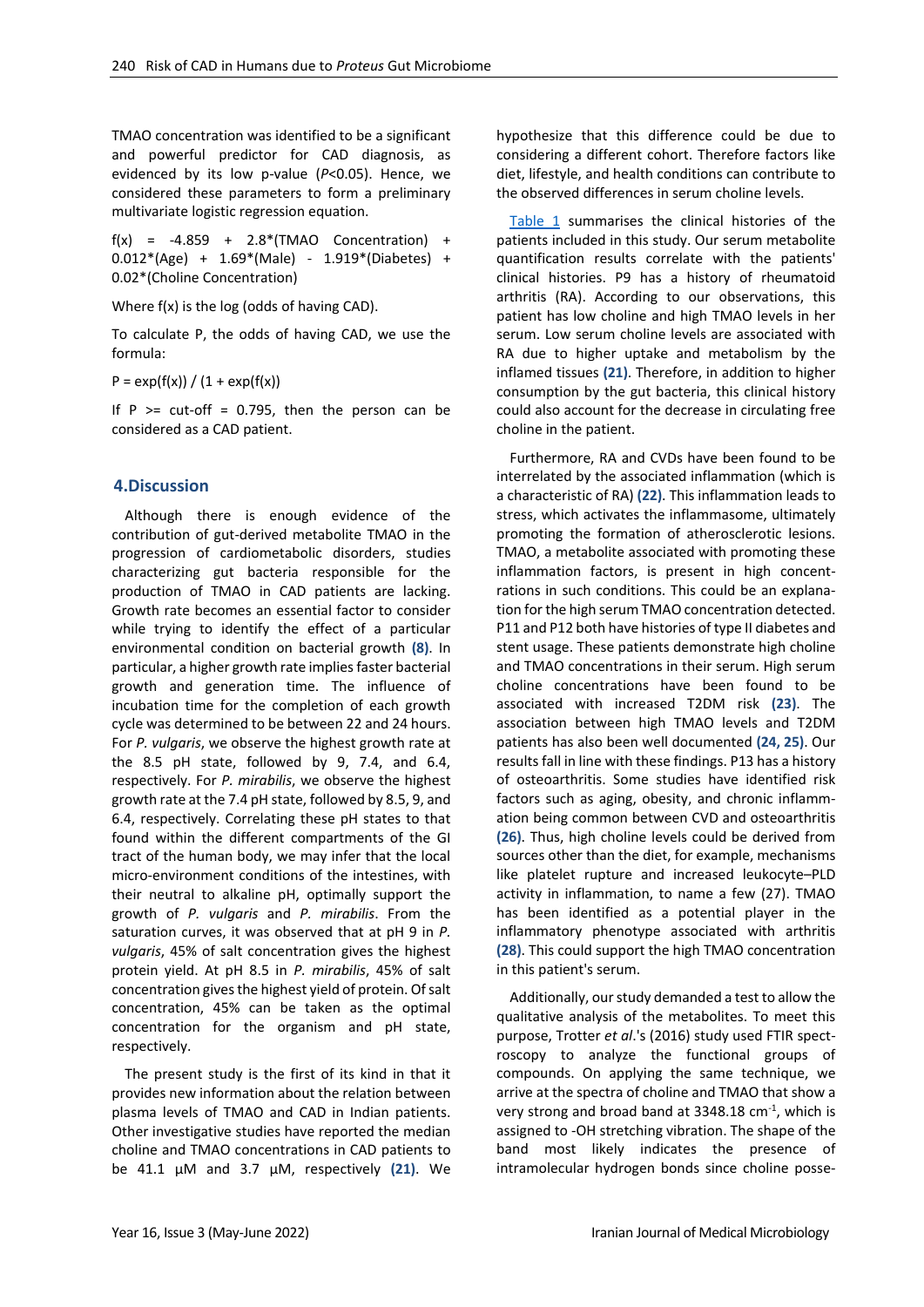sses both hydrogen bonding donors and acceptors. The weak peak at 2165.15  $cm<sup>-1</sup>$  confirms the presence of hydrogen bonds **(29)**, and the sharp peak at 1635.52 cm<sup>-1</sup> corresponds to the deformation vibration of NH<sub>3</sub><sup>+</sup>. These bands characterize the functional groups present in both compounds. On comparing the spectral results of the serum samples with that of the standards, we see that the bands are similar to that obtained in the standard spectra. Therefore, it can be concluded that the test confirms the presence of choline and TMAO in the serum samples.

Several studies have focused on statistical analysis to determine the utility of modifiable risk factors to improve the clinical prognosis of CAD progression. Here, we aimed to develop a preliminary predictive model for CAD diagnosis using 5 known risk factors amongst a sample size of 20 individuals. This model can be considered as a building block, which, when expanded to include larger sample sizes, categories, and statistical analyses, becomes an accurate and practical CAD diagnostic tool for medical practitioners.

ROC analysis and the subsequent logistic regression model revealed circulating TMAO levels' predictive power in our study. We observe that the ROC graph is skewed towards the true positive rate. Taken together, this indicates that the selected parameters of age, sex, history of diabetes, choline, and TMAO serum concentrations are good predictors of CAD. The cut-off value was selected as 0.795. This is the value where the true positive rate is high along with a significantly low false positive rate, which is a desirable characteristic of a diagnostic equation or tool. Multivariate logistic regression analysis further revealed the strong association of TMAO expression with CAD. While our model does not indicate any other parameters to be significant, possibly due to the small sample size, it has already been well documented in the literature that age, diet, sex, and history of diabetes are essential contributors to the development and progression of CAD **(24, 30, 31, 32)**. In fact, evidence produced by several scholars across the globe has stressed the need to practice a welltested healthy dietary pattern. This pattern emphasizes plant protein sources and reduced animal fat intakes to reduce CVD. An Asian diet with the lowest meat intake and highest legume consumption puts Indians in the low-risk category for developing comorbidities.

In all, further research on the gut microbiome as an ecosystem is necessary towards understanding the

*Proteus* species in terms of its role in disease and interactions with other gut microbes. This data could help identify the risks imparted by the gut microbiota in CAD and help devise appropriate medications. For example, identifying gut microbiota targeting antibiotics and Choline TMA Lyase inhibitors as CAD therapeutics could be an exciting study area.

## **5. Conclusion**

Choline TMA Lyase functionality is optimal at the neutral and alkaline pH range, as found in the small and large intestines. Our findings demonstrate the optimum bacterial growth for *P. mirabilis* and *P. vulgaris* within the same range of 7.4-9.0. Taken together, these results point towards the strong pathological potential of *Proteus* bacteria in the progression of CAD. This introduces *Proteus* bacteria as a new potential therapeutic target for CAD. The results of quantitative estimation by spectrophotometry identified TMAO to be a significant and powerful predictor for CAD in Indian patients. While the general trend observed was that CAD patients had low serum choline and high serum TMAO concentrations, patients with significant clinical conditions like diabetes and arthritis had high serum choline and TMAO concentrations. Finally, the proposed predictive model template, once improved upon by taking a larger sample size and expanding the parameters to include detailed categories, could serve as a useful tool for the progressive assessment of the risk factors for CAD by medical practitioners.

## **Acknowledgment**

We would like to thank Dr. Shekhar Rao, Director, Sri Sathya Sai Institute of Higher Medical studies and Hospital, Whitefield, Bangalore, for providing us with patient's sample. Dr. Anjana Gopi, Head of the department of Microbiology, KIIMS, Bangalore, for providing us with microbial cultures.

## **Funding**

None.

## **Conflict of Interest**

The authors declare any conflict of interest.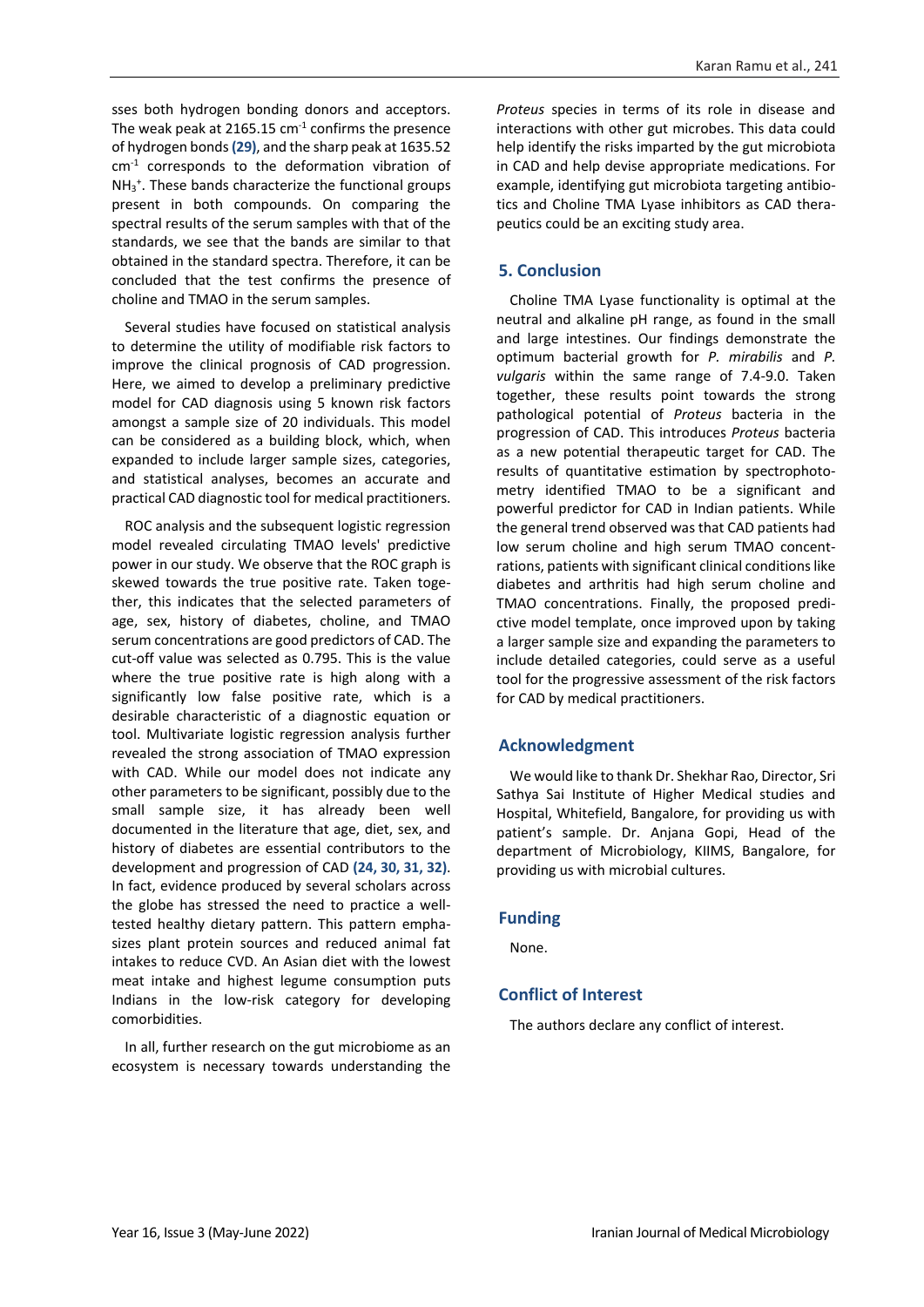## **Reference**

- 1. Kazemian N, Mahmoudi M, Halperin F, Wu JC, Pakpour S. Gut microbiota and cardiovascular disease: opportunities and challenges. Microbiome. 2020;8(1):1-7. [\[PMID\]](https://www.ncbi.nlm.nih.gov/pubmed/32169105) [\[PMCID\]](http://www.ncbi.nlm.nih.gov/pmc/articles/PMC7071638) [\[DOI:10.1186/s40168-020-00821-0\]](https://doi.org/10.1186/s40168-020-00821-0)
- 2. Dalla Via A, Gargari G, Taverniti V, Rondini G, Velardi I, Gambaro V, et al. Urinary TMAO levels are associated with the taxonomic composition of the gut microbiota and with the choline TMAlyase gene (cutC) harbored by Enterobacteriaceae. Nutrients. 2020;12(1):62. [\[DOI:10.3390/nu12010062\]](https://doi.org/10.3390/nu12010062) [\[PMID\]](https://www.ncbi.nlm.nih.gov/pubmed/31881690) [\[PMCID\]](http://www.ncbi.nlm.nih.gov/pmc/articles/PMC7019844)
- 3. Jonsson AL, Bäckhed F. Role of gut microbiota in atherosclerosis. Nat Rev Cardiol. 2017;14(2):79- 87. [\[DOI:10.1038/nrcardio.2016.183\]](https://doi.org/10.1038/nrcardio.2016.183) [\[PMID\]](https://www.ncbi.nlm.nih.gov/pubmed/27905479)
- 4. Wang Z, Klipfell E, Bennett BJ, Koeth R, Levison BS, DuGar B et al. Gut flora metabolism of phosphatidylcholine promotes cardiovascular disease. Nature. 2011 Apr;472(7341):57-63. [\[DOI:10.1038/nature09922\]](https://doi.org/10.1038/nature09922) [\[PMID\]](https://www.ncbi.nlm.nih.gov/pubmed/21475195) [\[PMCID\]](http://www.ncbi.nlm.nih.gov/pmc/articles/PMC3086762)
- 5. Zhu Y, Li Q, Jiang H. Gut microbiota in atherosclerosis: focus on trimethylamine N‐oxide. APMIS. 2020;128(5):353-66. [\[DOI:10.1111/apm.13038\]](https://doi.org/10.1111/apm.13038) [\[PMID\]](https://www.ncbi.nlm.nih.gov/pubmed/32108960) [\[PMCID\]](http://www.ncbi.nlm.nih.gov/pmc/articles/PMC7318354)
- 6. Jin M, Qian Z, Yin J, Xu W, Zhou X. The role of intestinal microbiota in cardiovascular disease. J. Cell. Mol. Med. 2019 Apr;23(4):2343-50. [\[DOI:10.1111/jcmm.14195\]](https://doi.org/10.1111/jcmm.14195) [\[PMID\]](https://www.ncbi.nlm.nih.gov/pubmed/30712327) [\[PMCID\]](http://www.ncbi.nlm.nih.gov/pmc/articles/PMC6433673)
- 7. Mobley HL, Belas R. Swarming and pathogenicity of Proteus mirabilis in the urinary tract. Trends Microbiol. 1995;3(7):280-4. [\[DOI:10.1016/S0966-](https://doi.org/10.1016/S0966-842X(00)88945-3) [842X\(00\)88945-3\]](https://doi.org/10.1016/S0966-842X(00)88945-3)
- 8. Hamilton AL, Kamm MA, Ng SC, Morrison M. Proteus spp. as putative gastrointestinal pathogens. Clin Microbiol Rev. 2018;31(3): e00085-17. [\[DOI:10.1128/CMR.00085-17\]](https://doi.org/10.1128/CMR.00085-17) [\[PMID\]](https://www.ncbi.nlm.nih.gov/pubmed/29899011) [\[PMCID\]](http://www.ncbi.nlm.nih.gov/pmc/articles/PMC6056842)
- 9. Jameson E, Fu T, Brown IR, Paszkiewicz K, Purdy KJ, Frank S, Chen Y. Anaerobic choline metabolism in microcompartments promotes growth and swarming of Proteus mirabilis. Environ Microbiol. 2016;18(9):2886-98. [\[DOI:10.1111/1462-](https://doi.org/10.1111/1462-2920.13059) [2920.13059\]](https://doi.org/10.1111/1462-2920.13059) [\[PMID\]](https://www.ncbi.nlm.nih.gov/pubmed/26404097) [\[PMCID\]](http://www.ncbi.nlm.nih.gov/pmc/articles/PMC5026066)
- 10. Schaffer JN, Pearson MM. Proteus mirabilis and urinary tract infections. Microbiol Spectr. 2015; 3(5):0017-2013. [\[DOI:10.1128/microbiolspec.UTI-0017-2013\]](https://doi.org/10.1128/microbiolspec.UTI-0017-2013) [\[PMID\]](https://www.ncbi.nlm.nih.gov/pubmed/26542036) [\[PMCID\]](http://www.ncbi.nlm.nih.gov/pmc/articles/PMC4638163)
- 11. Yatsunenko T, Rey FE, Manary MJ, Trehan I, Dominguez-Bello MG, Contreras M, et al. Human gut microbiome viewed across age and

geography. Nature. 2012 Jun;486(7402):222-7. [\[DOI:10.1038/nature11053\]](https://doi.org/10.1038/nature11053) [\[PMID\]](https://www.ncbi.nlm.nih.gov/pubmed/22699611) [\[PMCID\]](http://www.ncbi.nlm.nih.gov/pmc/articles/PMC3376388)

- 12. Bergey, D. H., Noel R. Krieg, and John G. Holt. Bergey's Manual of Systematic Bacteriology. Baltimore, MD: Williams & Wilkins, 1984.
- 13. Berg JM, Tymoczko JL, Stryer L. Biochemistry. 5th edition. New York: W H Freeman; 2002.
- 14. Lowry OH, Rosebrough NJ, Farr AL, Randall RJ. Protein measurement with the Folin phenol reagent. J Biol Chem. 1951;193:265-75. [\[DOI:10.1016/S0021-9258\(19\)52451-6\]](https://doi.org/10.1016/S0021-9258(19)52451-6)
- 15. Al-Tubuly AA. SDS-PAGE and western blotting. In Diagnostic and Therapeutic Antibodies 2000 (pp. 391-405). Humana, Totowa, NJ. [\[DOI:10.1385/1-](https://doi.org/10.1385/1-59259-076-4:391) [59259-076-4:391\]](https://doi.org/10.1385/1-59259-076-4:391) [\[PMID\]](https://www.ncbi.nlm.nih.gov/pubmed/21337110)
- 16. Appleton HD, La Du BN, Levy BB, Steele JM, Brodie BB. A chemical method for the determination of free choline in plasma. J Biol Chem. 1953;205(2):803-13. [\[DOI:10.1016/S0021-](https://doi.org/10.1016/S0021-9258(18)49224-1) [9258\(18\)49224-1\]](https://doi.org/10.1016/S0021-9258(18)49224-1)
- 17. Wang Z, Tang WW, Buffa JA, Fu X, Britt EB, Koeth RA, Levison BS, Fan Y, Wu Y, Hazen SL. Prognostic value of choline and betaine depends on intestinal microbiota-generated metabolite trimethylamine-N-oxide. Eur Heart J. 2014;35 (14):904-10. [\[DOI:10.1093/eurheartj/ehu002\]](https://doi.org/10.1093/eurheartj/ehu002) [\[PMID\]](https://www.ncbi.nlm.nih.gov/pubmed/24497336) [\[PMCID\]](http://www.ncbi.nlm.nih.gov/pmc/articles/PMC3977137)
- 18. Wekell JC, Barnett H. New method for analysis of trimethylamine oxide using ferrous sulfate and EDTA. J Food Sci. 1991;56(1):132-5. [\[DOI:10.1111/j.1365-2621.1991.tb07993.x\]](https://doi.org/10.1111/j.1365-2621.1991.tb07993.x)
- 19. Moraes LG, Rocha RS, Menegazzo LM, Araújo EB, Yukimito K, Moraes JC. Infrared spectroscopy: a tool for determination of the degree of conversion in dental composites. J Appl Oral Sci. 2008;16:145-9. [\[DOI:10.1590/S1678-](https://doi.org/10.1590/S1678-77572008000200012) [77572008000200012\]](https://doi.org/10.1590/S1678-77572008000200012) [\[PMID\]](https://www.ncbi.nlm.nih.gov/pubmed/19089207) [\[PMCID\]](http://www.ncbi.nlm.nih.gov/pmc/articles/PMC4327635)
- 20. Kalnins G, Kuka J, Grinberga S, Makrecka-Kuka M, Liepinsh E, Dambrova M et al. Structure and function of CutC choline lyase from human microbiota bacterium Klebsiella pneumoniae. J Biol Chem. 2015;290(35):21732-40. [\[DOI:10.1074/jbc.M115.670471\]](https://doi.org/10.1074/jbc.M115.670471) [\[PMID\]](https://www.ncbi.nlm.nih.gov/pubmed/26187464) [\[PMCID\]](http://www.ncbi.nlm.nih.gov/pmc/articles/PMC4571895)
- 21. Cedola F, Coras R, Sanchez-Lopez E, Mateo L, Pedersen A, Brandy-Garcia A. et al. Choline metabolite is associated with inflammation in arthritis in the elderly. Arthritis Rheumatol. 2019 Oct 1 (Vol. 71). 111 RIVER ST, HOBOKEN 07030- 5774, NJ USA: WILEY.
- 22. Chan MM, Yang X, Wang H, Saaoud F, Sun Y, Fong D. The microbial metabolite trimethylamine N-